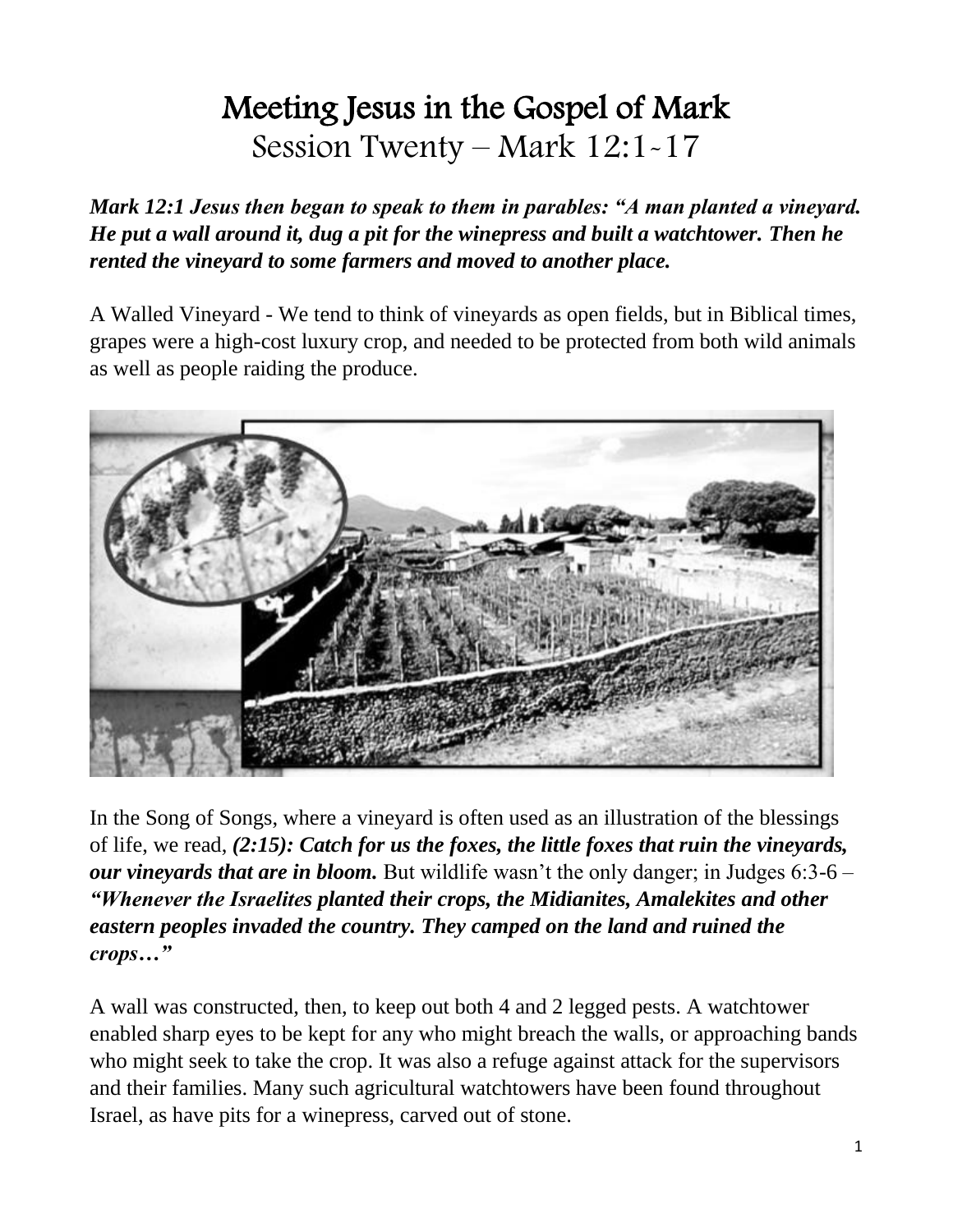The main reason Jesus gives this background information is not to assist us in imagining the scene, or to inform us regarding traditional Middle Eastern farming practice. He is using words carefully intended to evoke the prophecy of his favourite and most-oft quoted prophet, Isaiah, particularly Chapter 5:

#### *Isaiah 5:1-2 I will sing for the one I love a song about his vineyard: My loved one had a vineyard on a fertile hillside. He dug it up and cleared it of stones and planted it with the choicest vines. He built a watchtower in it and cut out a winepress as well.*

Jesus' choice of words is clearly intentional. 700 years before Jesus, Isaiah is using the vineyard as an illustration for the entire country of Israel. And the news isn't good: Isaiah pictures God lavishing care on the vineyard, his people, but meeting only with ingratitude and unfruitfulness:

*Isaiah 5:2c-7 Then he looked for a crop of good grapes, but it yielded only bad fruit. 3 "Now you dwellers in Jerusalem and people of Judah, judge between me and my vineyard. 4 What more could have been done for my vineyard than I have done for it? When I looked for good grapes, why did it yield only bad?*

*5 Now I will tell you what I am going to do to my vineyard: I will take away its hedge, and it will be destroyed; I will break down its wall, and it will be trampled. 6 I will make it a wasteland, neither pruned nor cultivated, and briers and thorns will grow there. I will command the clouds not to rain on it."*

*7 The vineyard of the Lord Almighty is the nation of Israel, and the people of Judah are the vines he delighted in. And he looked for justice, but saw bloodshed; for righteousness, but heard cries of distress.*

Not long after Isaiah's prophecies, Israel – the northern part of the land - fell to the invading Assyrian armies. Only the southern portion of the country, known as Judea, survived. Jesus, by invoking the Isaiah prophecy, is warning that the same is in danger of happening again.

*Mark 12:2 At harvest time he sent a servant to the tenants to collect from them some of the fruit of the vineyard.*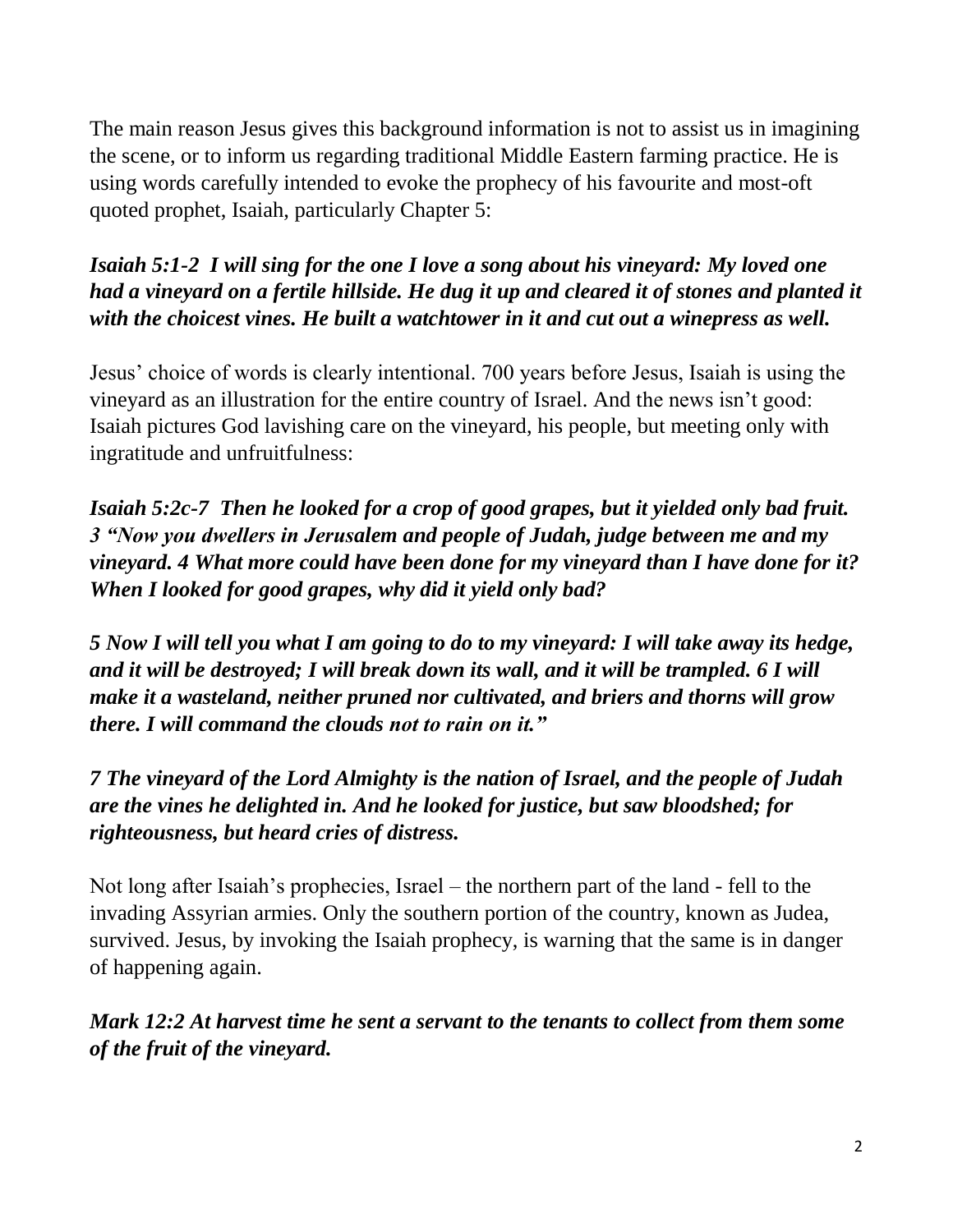In Jesus' story, the owner of the vineyard is God, the vineyard is Israel, and the tenants – the controllers of the watchtower (here clearly the Temple) are the "chief priests, the teachers of the law and the elders," the group to whom Jesus was speaking immediately prior to this story, and to whom he is speaking now. What fruits – blessings for all the people – have they produced? A servant-prophet will be dispatched to see.

*Mark 12:3-5 But they seized him, beat him and sent him away empty-handed. 4 Then he sent another servant to them; they struck this man on the head and treated him shamefully. 5 He sent still another, and that one they killed. He sent many others; some of them they beat, others they killed.*

Jesus is now back to the Jeremiah passage he quoted, about the "den of robbers". Later in that same chapter, which was a judgement against the corruption of the Temple, Jeremiah, on behalf of God, powerfully declares (Jeremiah 7:21-26):

*21 "'This is what the Lord Almighty, the God of Israel, says: Go ahead, add your burnt offerings to your other sacrifices and eat the meat yourselves! 22 For when I brought your ancestors out of Egypt and spoke to them, I did not just give them commands about burnt offerings and sacrifices, 23 but I gave them this command: Obey me, and I will be your God and you will be my people. Walk in obedience to all I command you, that it may go well with you.* 

*24 But they did not listen or pay attention; instead, they followed the stubborn inclinations of their evil hearts. They went backward and not forward. 25 From the time your ancestors left Egypt until now, day after day, again and again I sent you my servants the prophets. 26 But they did not listen to me or pay attention. They were stiff-necked and did more evil than their ancestors.'*

It is hard not to think of John the Baptist and the treatment he received from Herod, but so many prophets had been treated in this way that to be a prophet became equated with suffering, as Nehemiah lamented (9:26) *"But they were disobedient and rebelled against you; they put your law behind their backs. They killed your prophets, who had admonished them in order to turn them back to you; they committed awful blasphemies."*

*Mark 12:6 "He had one left to send, a son, whom he loved. He sent him last of all, saying, 'They will respect my son.' 7 "But the tenants said to one another, 'This is the heir. Come, let's kill him, and the inheritance will be ours.'*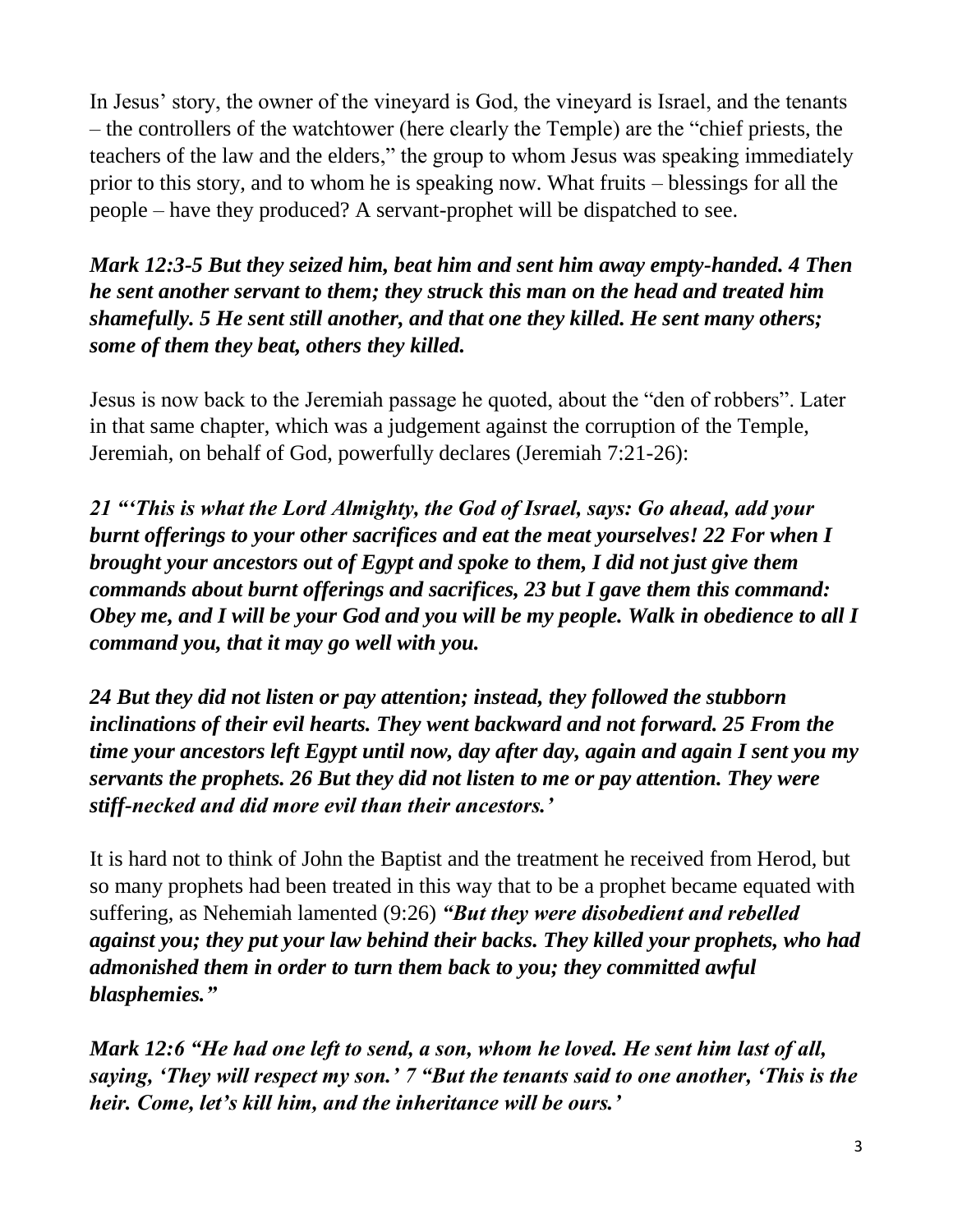Those who doubt that Jesus viewed himself as the Son of God would have trouble explaining this parable. It also demonstrates that, if there was any question, the "chief priests, the teachers of the law and the elders," are the evil tenants, for they were already conspiring to kill Jesus – the son – and so maintain their position of power, which they regard as their inheritance.

But this brings another passage to mind - Genesis 37:20, and the plot of Joseph's brothers: *'This is the heir; come, let us kill him and get his inheritance.'* Joseph, sent by his father to inspect the work of his brothers, was violently rejected yet went on to rule over the entire land of Egypt. So the rejection of the beloved Son of Jesus' parable is the prelude to a radical turning of the tables: as in the case of Joseph, this story of a beloved son who becomes a victim ends also dramatically—with resurrection.

# *Mark 12:8 So they took him and killed him, and threw him out of the vineyard.*

Jesus knows what is coming. While he is under the protection of the crowd, perhaps still largely made up of the sympathisers he had gathered down by Jericho, he is under no illusions regarding the ultimate outcome of his time in Jerusalem. But what will be the result?

# *Mark 12:9 "What then will the owner of the vineyard do? He will come and kill those tenants and give the vineyard to others.*

Jesus had been repeatedly warning of the fate soon to befall the nation – a fate fully realised in 70 AD with the Roman invasion and the destruction of Jerusalem. The rule of the priests is coming to an end; the Temple is soon to fall. The vineyard – Judea - will become a Roman province, and the path to forgiveness will go through the work of Jesus.

## *Mark 12:10-11 Haven't you read this passage of Scripture:"'The stone the builders rejected has become the cornerstone; 11 the Lord has done this, and it is marvelous in our eyes'?"*

Even as we have been brought back to Isaiah and Jeremiah through this parable, we are now brought back to Psalm 118, which was being shouted out in the Hosannas of the Triumphal Entry. We have described these scenes as "street theatre," with each action making a very specific point; now it begins to resemble a symphony, with themes being reintroduced and building to a crescendo.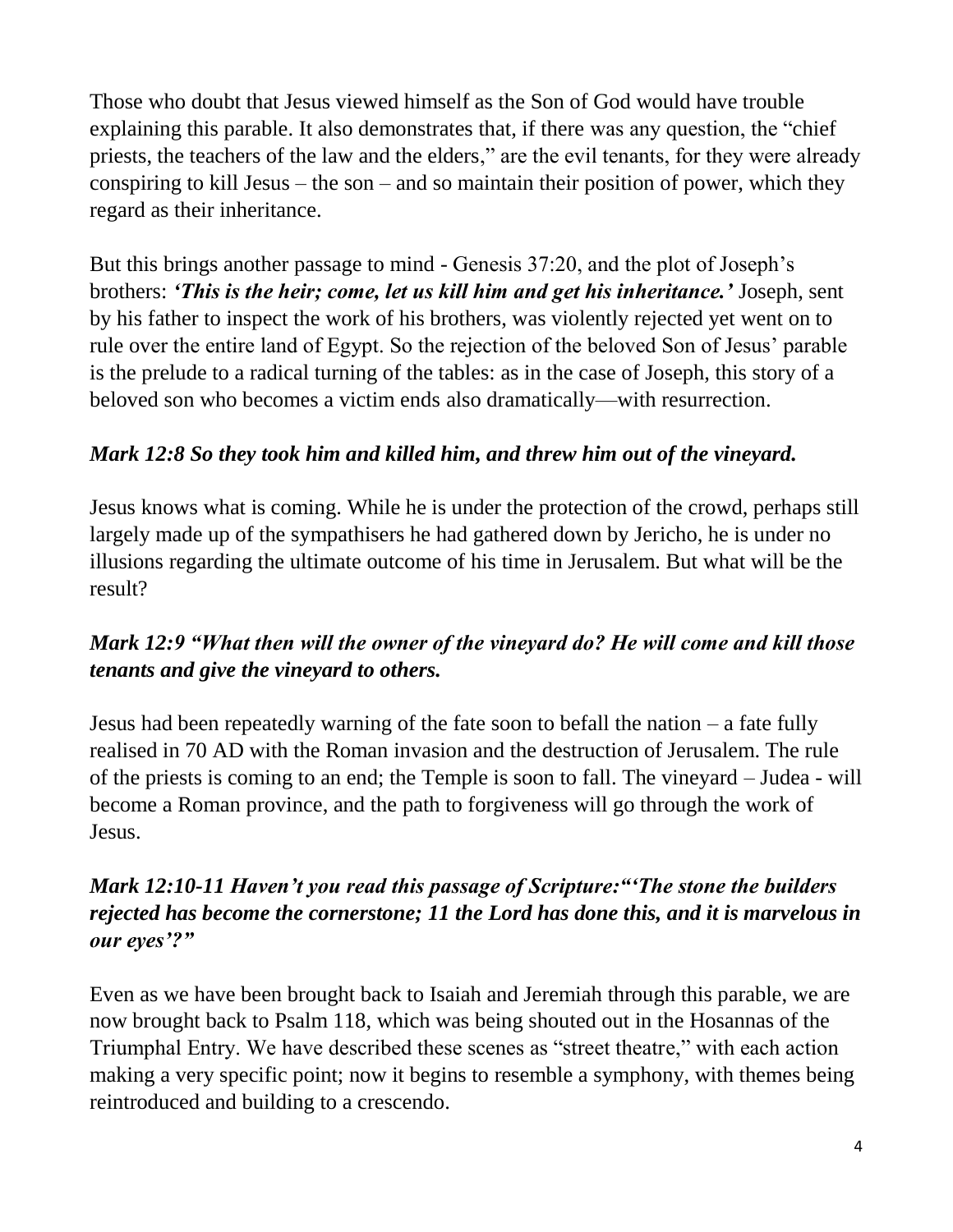Jesus, the rejected one, will ultimately replace the Temple and all of its functions. The builders (and the tenants) have failed; the Lord alone can and will set things right, even as the owner of the vineyard comes and establishes control. A new Temple is coming with Jesus as the keystone (which holds up the arch) or cornerstone (which holds up the building): it will be a Temple of Faith.

## *Mark 12:12 Then the chief priests, the teachers of the law and the elders looked for a way to arrest him because they knew he had spoken the parable against them. But they were afraid of the crowd; so they left him and went away.*

None of this is lost on "the chief priests, the teachers of the law and the elders," who are seeking to arrest Jesus, to silence him, and to have him charged with blasphemy and sedition. But Jesus was wise to assemble a sympathetic crowd; the arrest must be done stealthily. They are assembling their blasphemy case, but sedition, as the following story will prove, will be harder to establish:

## *Mark 12:13-14a Later they sent some of the Pharisees and Herodians to Jesus to catch him in his words. 14 They came to him and said, "Teacher, we know that you are a man of integrity. You aren't swayed by others, because you pay no attention to who they are; but you teach the way of God in accordance with the truth.*

Right away, we see this as a cunning plot. "The chief priests, the teachers of the law and the elders," were now well known to Jesus, so another unknown group is enlisted to try to "catch him in his words;" perhaps Jesus will let his guard down with them. They establish the ruse with flattery, but Jesus is not fooled.

### *Mark 12:14b-15 Is it right to pay the imperial tax to Caesar or not? 15 Should we pay or shouldn't we?"*

Some background: Judea became a Roman province in A.D. 6 after the failed tenure of Herod Archelaus as tetrarch – Roman procurators were put in his place. A census was then taken, from which the Romans levied a head tax, a tax distinct from the one on property and from customs on articles. Its establishment provoked Judas of Galilee to lead a revolt because it placed God's own land at the service of foreigners (mentioned in Acts 5:37).

Now, Jesus, well-known as a Galilean, is being asked the tax question. "These opponents probably peg Jesus as an extremist who will flash the same militant zeal as Judas the Galilean. If he openly rejects the head tax, he will be like those diehard rebels who incited